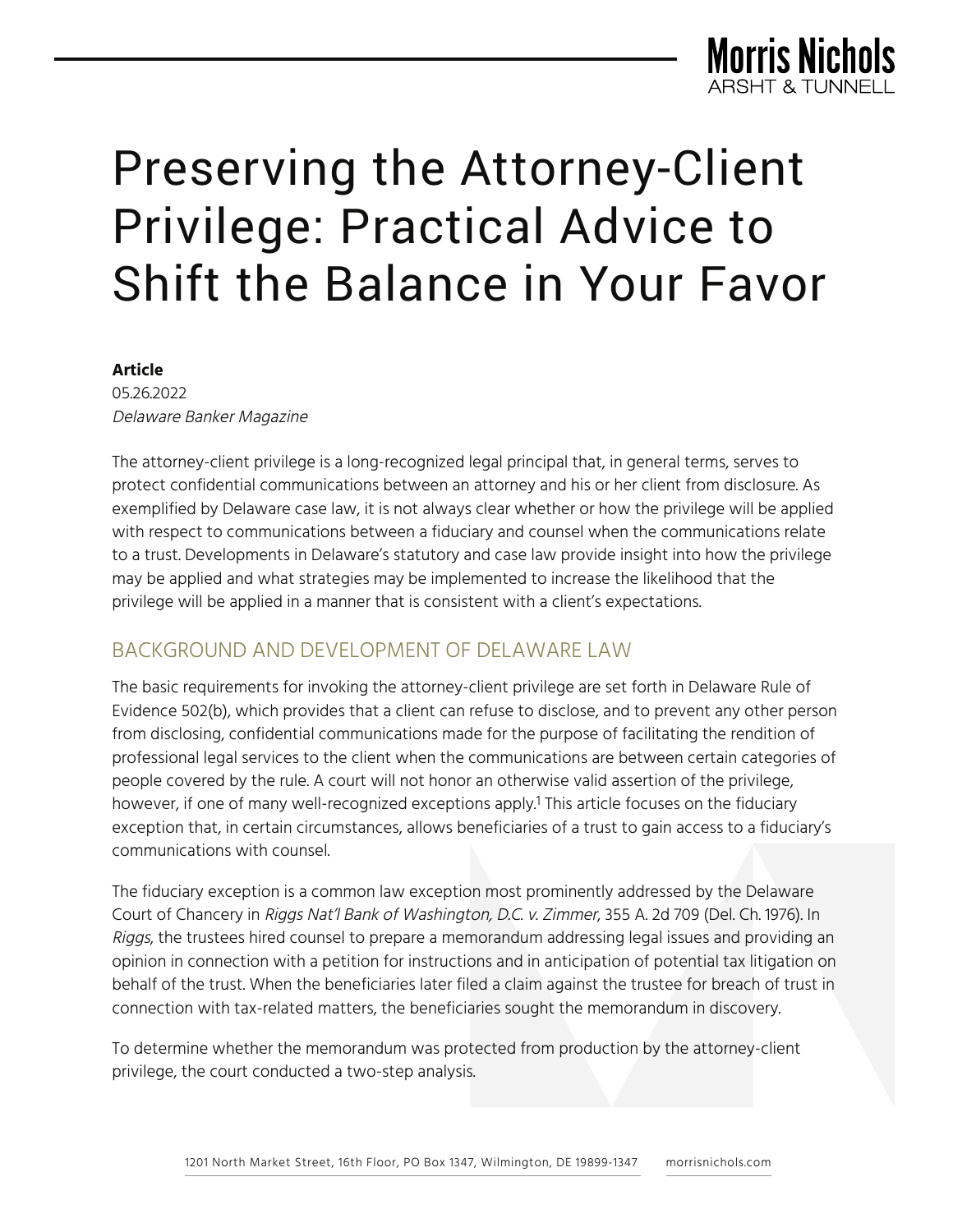

First, the court considered whether the trustees had retained counsel (a) to represent the trust and to provide advice that would advance the interests of the trust and its beneficiaries, or (b) to protect the trustees' own interests in anticipation of litigation in which the trustees would be defendants. Id. at 711-12. To answer this question, the court examined the "the purpose for which [the memorandum] was prepared, and the party or parties for whose benefit it was procured, in relation to what litigation was then pending or threatened." Id. at 711. The court concluded that the memorandum was prepared for the benefit of the beneficiaries of the trust, as opposed to the trustees' own defense in any litigation against the trustees. That court's analysis focused on the fact that the memorandum had been commissioned in connection with potential tax litigation between the trust and the state rather than claims against the trustee, but also noted that the attorney's fees for the advice had been paid from the property of the trust, which the court found to be "a strong indication of precisely who the real clients were" and a "significant factor" favoring the beneficiaries' access to the memorandum. Id. at 711-12.

Second, the court considered whether the beneficiaries should be permitted to inspect documents prepared by an attorney on their behalf at the request of the trustees or whether the privileges asserted were of "such compelling importance" as to allow the documents to be withheld. Id. at 712. The court found that the documents should not be shielded from the beneficiaries, in part because the court believed that it was crucial for beneficiaries to be knowledgeable about the trust's administration so that the beneficiaries could hold the trustees accountable with respect to the trustees' exercise of their fiduciary duties. Id. The court noted that this result was consistent with leading treatises and long-standing precedent under English common law, from which Delaware's trust law principles derived. Id.

In 2007, Delaware enacted Section 3333 of Title 12 of the Delaware Code, which codified a fiduciary's right to retain counsel in connection with any claim that has or might be asserted against the fiduciary and provided that the payment of counsel fees and related expenses from the fiduciary fund would not cause the fiduciary to waive or to be deemed to have waived any right or privilege including, without limitation, the attorney-client privilege. Section 3333 has been modified several times since its enactment, most significantly in 2015, and now provides as follows:

(a) In the case of a fiduciary that retains counsel in connection with any matter whether or not related to any claim that has been or might be asserted against the fiduciary and pays such counsel's fees and related expenses entirely from such fiduciary's own funds, any communications with such counsel shall be deemed to be within the attorney-client privilege.

(b) Except as otherwise provided in the governing instrument, a fiduciary may retain counsel in connection with any matter that is or that might reasonably be believed to be 1 that will become the subject of or related to a claim against the fiduciary, and the payment of counsel fees and related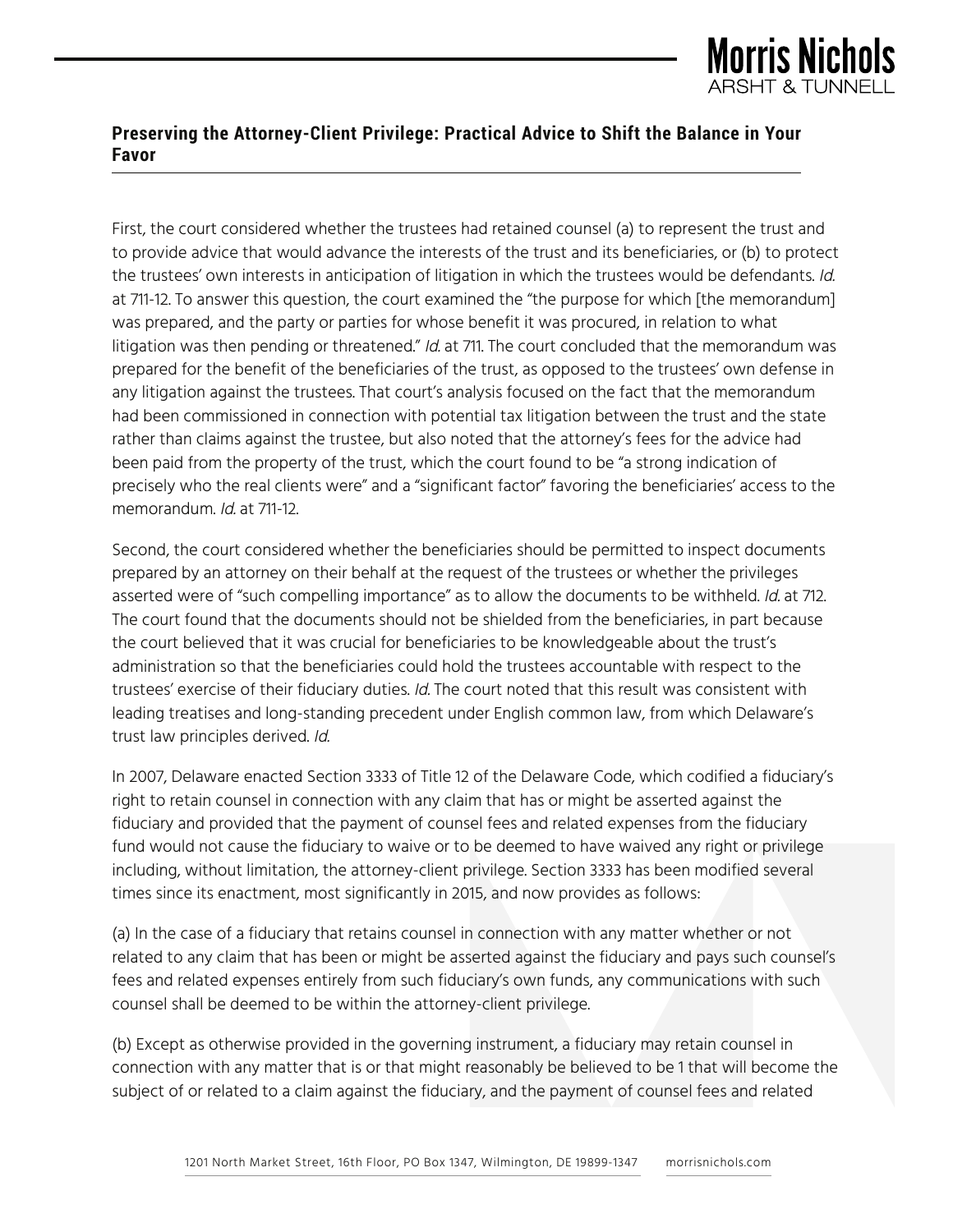

expenses from the fund with respect to which the fiduciary acts as such shall not cause the fiduciary to waive or to be deemed to have waived any right or privilege including, without limitation, the attorney-client privilege even if the communications with counsel had the effect of guiding the fiduciary in the performance of fiduciary duties. However, in the event that the fiduciary is determined by a court to have breached a fiduciary duty related to such matter, the court may, in its discretion, deny such fiduciary the right to have all or some part of the fiduciary's counsel fees paid from such fund and may require the fiduciary to reimburse any such fees and expenses that have been previously paid.

As a result of the 2015 amendments, Section 3333 was expanded to expressly provide (i) that communications between a fiduciary and counsel who was both retained by the fiduciary and paid out of the fiduciary's funds shall be deemed to be within the attorney-client privilege and (ii) that the payment of attorney's fees from the trust fund does not cause the fiduciary to waive the attorneyclient privilege even with respect to communications that have the effect of guiding the fiduciary in the performance of its fiduciary duties. 80 Del. Laws ch. 153 (2015) (amending 12 Del. C. § 3333). The 2015 modifications could reasonably be read to create a bright line rule providing that, if the source of payments for counsel was the trustee's own funds, any confidential communication with such counsel is deemed privileged.

In 2019, the Court of Chancery had an opportunity to reconsider Riggs in light of Section 3333. In J.P. Morgan Trust Company of Delaware v. Fisher, 2019 WL 6605863 (Del. Ch. Dec. 5, 2019) (Laster, V.C.)<sup>2</sup>, the trustee consulted with counsel regarding several proposed alternatives related to a financial transaction that would significantly affect a valuable trust asset. After deciding upon a course of action, the trustee filed a petition seeking a declaration that the trustee had acted properly in all respects. In discovery, the beneficiaries sought the production of documents from the trustee relating to the transaction. The trustee produced some of the requested documents, but withheld others on the basis of the attorney-client privilege.

In deciding the motion, the court applied the Riggs two-step analysis. First, the court concluded that the trustee was obtaining advice in its role as trustee about matters pertaining to the trust and not for its own defense. Id. at \*6-7. Next, the court concluded that the production of the requested information was necessary to enable the beneficiaries to evaluate the trustee's actions in the exercise of its fiduciary duties. Thus, the court concluded that production was required under the Riggs analysis. Id. at \*7.

Turning to the impact of Section 3333, the court concluded that the statute did not supersede Riggs or render it inapplicable. Instead, the modifications clarified that the source of payment for counsel's fees for the advice has been "de-emphasized" and is "not dispositive" of the trustee's ability to maintain privilege, and further clarified that a claim against the trustee need not be filed or explicitly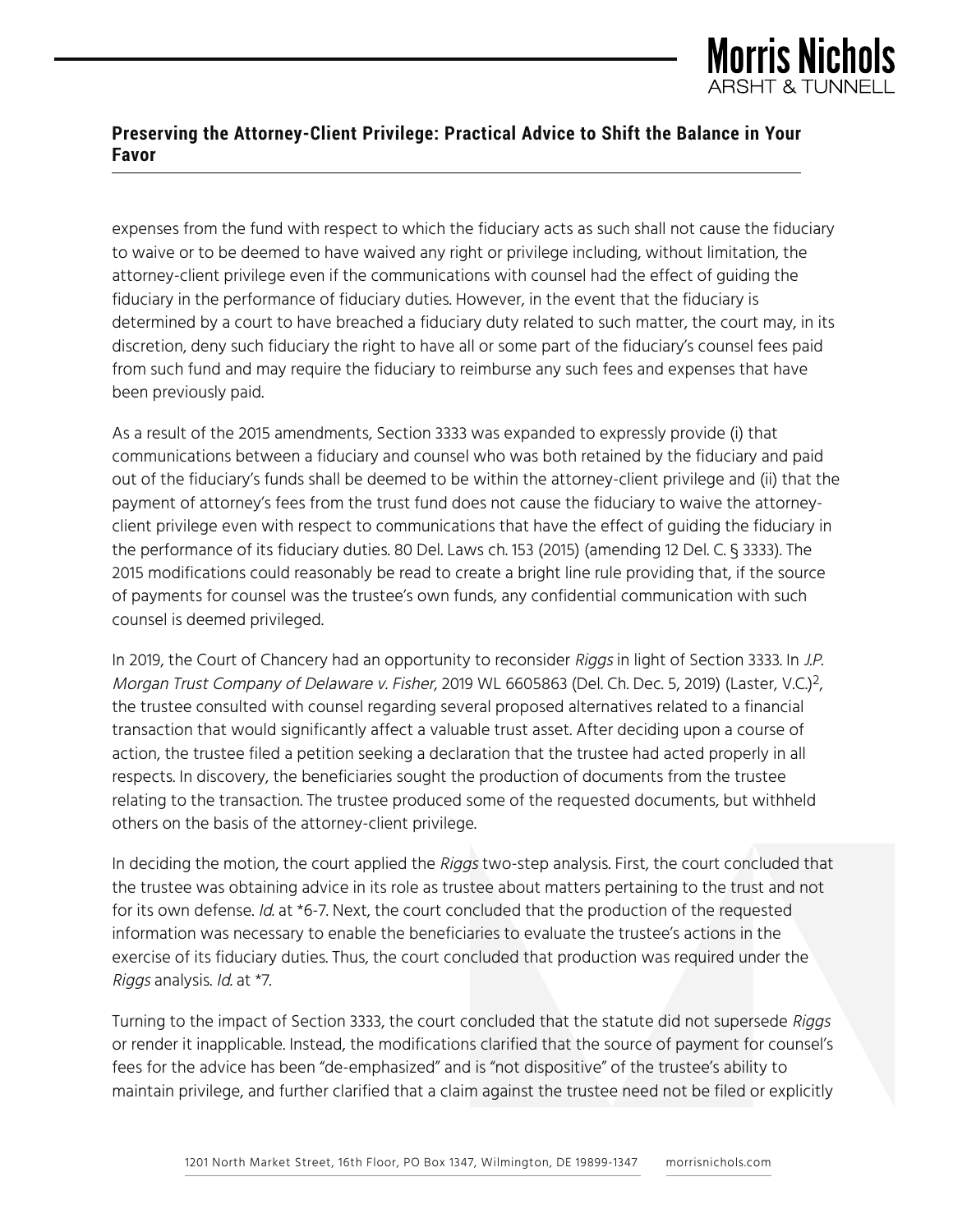

threatened for the trustee to maintain privilege as long as it was one "that might reasonably be believed to be one that will become the subject of a claim." Id.

Notably, the court specifically addressed and rejected the trustee's argument that, by modifying Section 3333, the General Assembly adopted a bright line rule that payment of counsel's fees from the trustee's own funds causes **any** confidential communications with such counsel to be covered by the attorney-client privilege. Instead, the court found that Section 3333(a) merely codifies a fiduciary's common law right to retain counsel and invoke the privilege without creating a statutory barrier to the application of an exception to defeat a claim of privilege in such circumstances. Accepting the trustee's argument would have overruled Riggs—the progenitor of "an established line of Delaware authority" and the "leading American case on the fiduciary exception"—and supplanted the myriad other exceptions to the attorney-client privilege that may otherwise be applicable. Id. \*10. The court concluded that result was not a reasonable reading of the language or legislative history of Section 3333. Id. \*8-10.

In sum, the court in *Fisher* affirmed the continued viability of *Riggs* and interpreted the 2015 amendments to Section 3333 to (i) clarify that communications between a trustee and counsel may be protected by the attorney-client privilege notwithstanding whether counsel's fees are paid from the trustee's own funds or the trust fund, but (ii) not alter or address Delaware law providing that the application of exceptions to the attorney-client privilege, such as the fiduciary exception, may defeat an assertion of privilege in either such circumstance.

# PRACTICAL ADVICE

The lesson in Fisher is clear: trustees cannot rely on the source of payments to preserve the privilege. Instead, the measure of whether beneficiaries of a trust may gain access to a trustee's communication with counsel is still based on the recipient of and the nature of the advice. Under Delaware law, a trustee may only withhold from beneficiaries legal advice that the trustee received regarding a claim asserted against the trustee or regarding a matter that might reasonably be believed to be a matter that will lead to such a claim.

If trustees desire to maintain the privilege over such communications with their counsel, they should consider (1) taking steps in advance to establish a foundation that the legal advice is not subject to production under Riggs—i.e., that the advice was provided to the trustee to protect the trustee's own interests against pending or potential claims by the beneficiaries; and (2) taking steps when asserting the privilege to highlight why the communication is protected.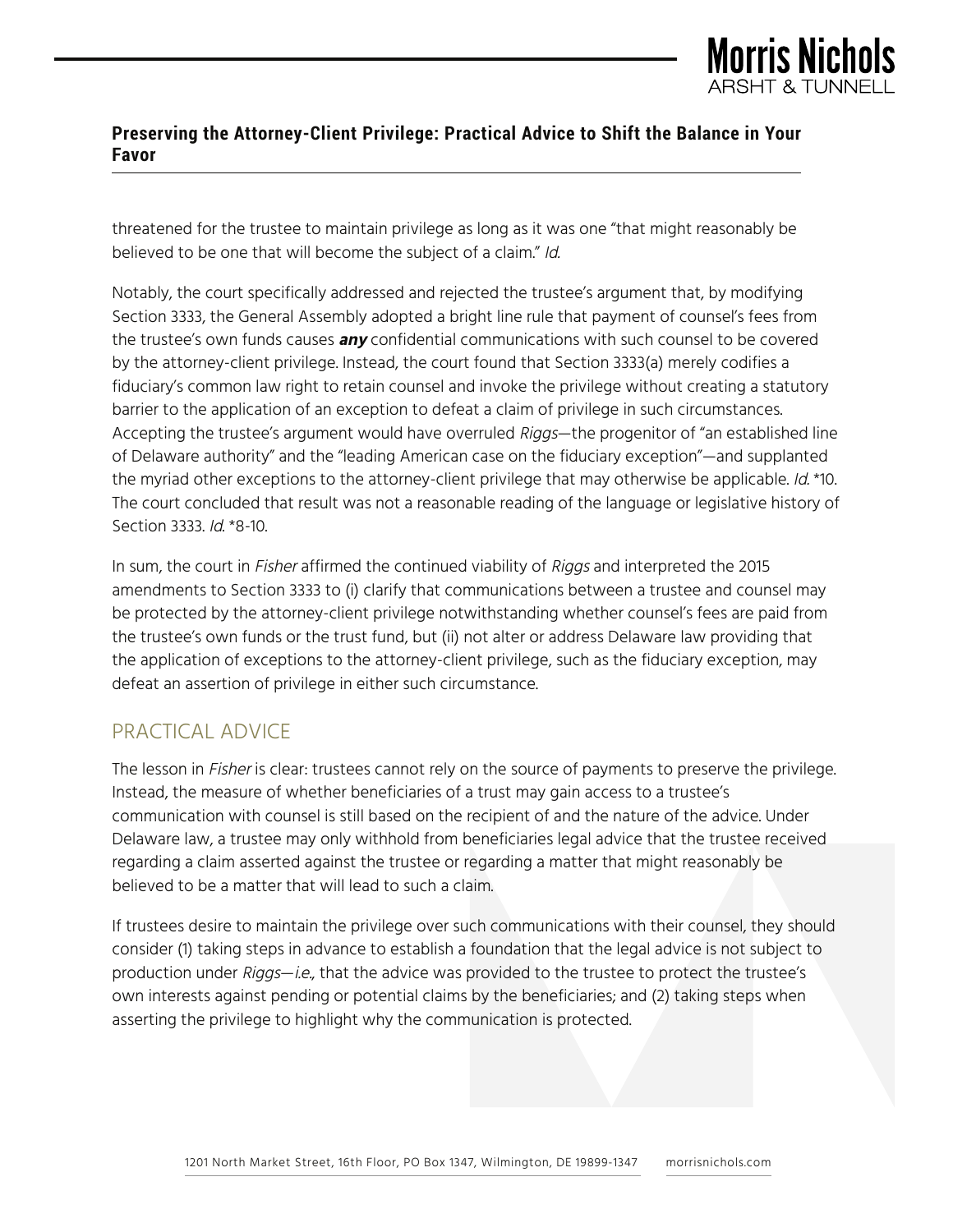

## 1. ESTABLISH THAT THE RECIPIENT OF THE ADVICE IS THE TRUSTEE (NOT THE TRUST)

#### SEPARATE COUNSEL

One method of demonstrating that the advice relates to the trustee's defense against anticipated, threatened, or asserted claims and not about how to carry out its duties to the trust and its beneficiaries is to retain separate counsel to advise the trustee with an engagement letter that limits the scope of the engagement to issues involving the trustee's potential liability to the beneficiaries.

#### SEPARATE PAYMENTS

Whether counsel's fees are paid using trust funds or using the trustee's own funds is not dispositive, but when considered with other factors, paying for legal advice using the trustee's own funds may weigh in favor of a finding that the advice was provided for the benefit of the trustee and not the trust.

#### SEPARATE COMMUNICATIONS

Assuming that separate counsel is not retained, trustees should consider maintaining separate, readily-identifiable lines of communications with counsel (i) for legal advice about how to carry out its duties to the trust and its beneficiaries; and (ii) for legal advice obtained for the trustee's own defense against anticipated, threatened, or asserted claims. Separate lines of communication will emphasize the separate nature of the advice and may aid in the assertion of the privilege months or years later by (a) making privileged communications easier to identify, distinguish, and redact; (b) simplifying the process of describing the communications on a privilege log; and (c) focusing the Court on privileged communications in the event they are subject to *in camera* review.

#### 2. VIEW THE PRIVILEGE LOG AS AN OBJECTIVE OBSERVER

When the trustee's assertion of privilege is tested in litigation by withholding documents from the beneficiaries in discovery, the trustee's counsel will be required to prepare a detailed log of withheld documents that identifies, among other things, "the subject matter of the communication sufficient to show why the privilege apples, [which] must show sufficient facts as to bring the identified and described document within the narrow confines of the privilege." Klig v. Deloitte LLP, 2010 WL 3489735, \*5 (Del. Ch. Sept. 7, 2010) (Laster, V.C.) (emphasis added).

To maintain the privilege and avoid production under Riggs, it is critical that the descriptions of the subject matter of the withheld communications are sufficient that the opposing party and the court can understand the basis for the claim of privilege and assess its propriety. Klig, 2010 WL 3489725, at \*5. In Fisher, the Court reinforced the importance of such descriptions in the context of a trustee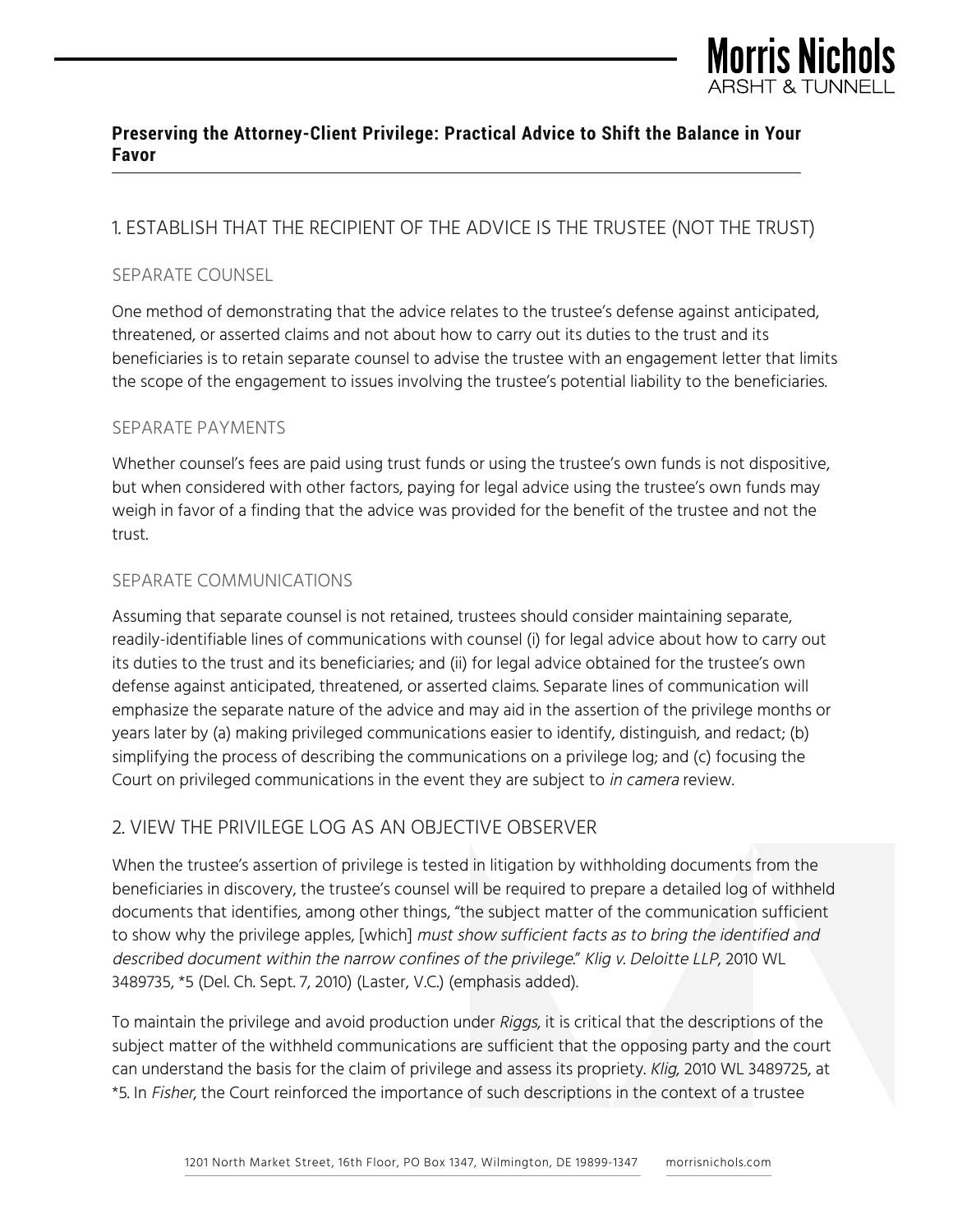

seeking to withhold documents from a beneficiary, finding that the descriptions on the trustee's privilege log "indicate that counsel was performing work on behalf of the trust …" and supported the conclusion that the legal advice at issue "affected core concerns of the trust and its beneficiaries." Fisher, 2019 WL 6605863, at \*3, 7.

Thus, trustees should take care to work with outside counsel to ensure the descriptions of documents conveying legal advice to protect the trustee's own interests against pending or potential claims by the beneficiaries are clearly indicated to a neutral observer working without the document to provide context. Those descriptions should convey that the withheld document (1) conveys legal advice; (2) from the trustee's counsel; (3) regarding a pending or potential claim against the trustee by the beneficiaries.

Compare the following examples:

#### EXAMPLE 1.

A third party has approached the trustee with an offer to purchase trust property. The trustee is concerned about its potential liability to the beneficiaries for selling the property and has retained counsel to advise it about such liability. The trustee has asserted privilege over an email from its counsel explaining to the trustee how to conduct the sale in a manner that minimizes its potential liability to the beneficiaries. Consider the following descriptions of the email:

A: Email with legal counsel regarding potential sale of trust property.

B: Confidential chain email communication with counsel to trustee requesting and providing legal advice regarding trustee's potential liability to beneficiaries for selling trust assets.

#### EXAMPLE 2.

One of two beneficiaries have approached the trustee about decanting the trust. The trustee is concerned about its potential liability to the non-consenting beneficiary for conducting the decanting and has retained counsel to advise it about such liability. The trustee has asserted privilege over a memorandum from its counsel discussing possible claims that the non-consenting beneficiary could assert against the trustee. Consider the following descriptions of the memorandum:

A: Memorandum from legal counsel regarding decanting.

B: Confidential memorandum from counsel to trustee providing legal advice regarding trustee's potential liability to beneficiary for decanting trust.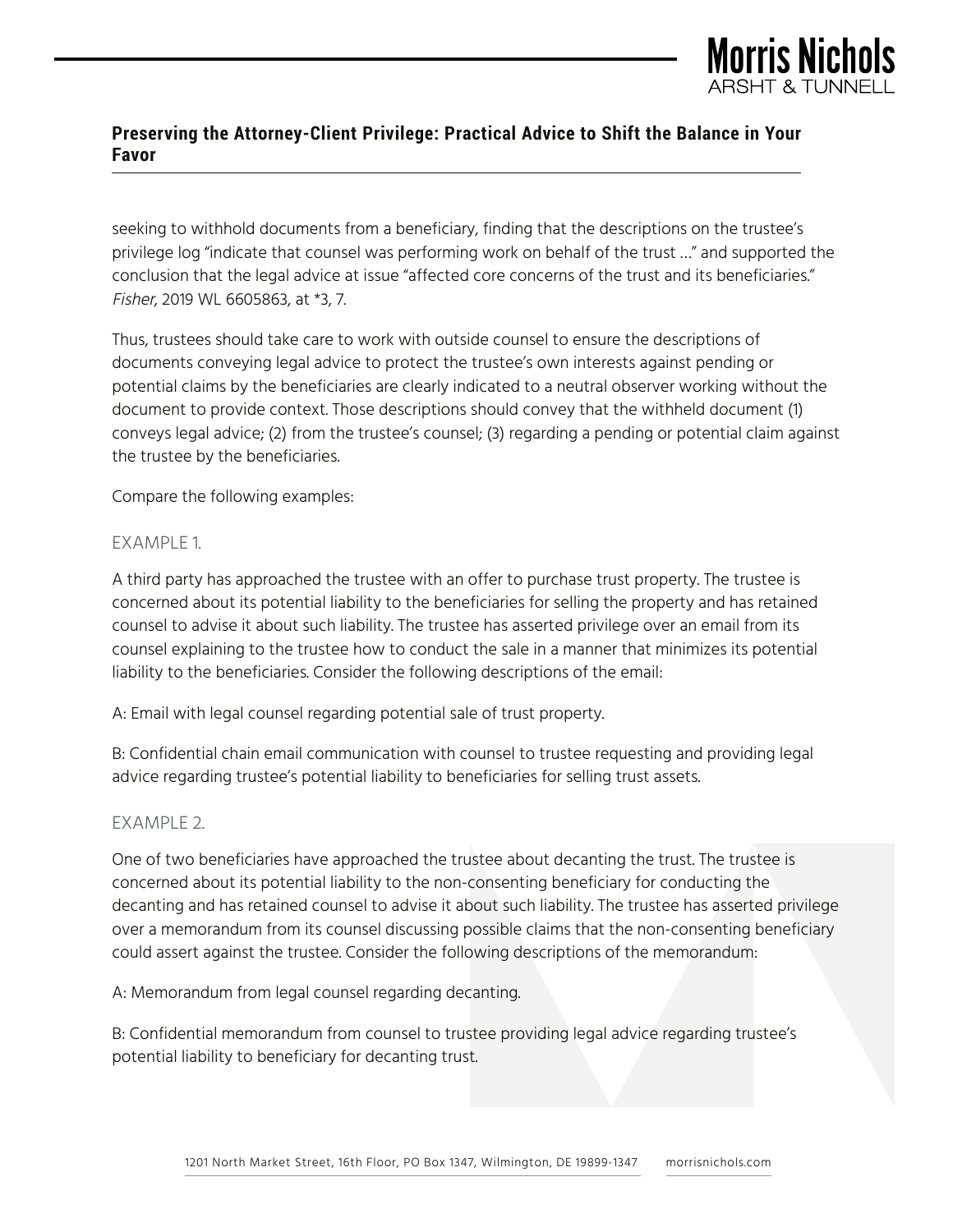

In both examples, description A is accurate, but leaves the opposing party and the Court with questions. Description B, on the other hand, provides the opposing party and the court with the facts necessary to assess whether the withheld communication falls within the Riggs exception. There are no guarantees in litigation, but a description that clearly meets the elements of Delaware law for withholding the communication better positions the trustee with opposing counsel and the court if a dispute arises—and may avoid one altogether.

## **CONCLUSION**

The Court of Chancery has provided trustees with guideposts to determine what communications with counsel must be disclosed to beneficiaries and what communications can be protected as privileged. In short, the recipient of and the nature of the advice is key: legal advice about how a trustee should carry out its duties to the trust and its beneficiaries likely must be produced to the beneficiaries, while legal advice obtained for a trustee's own defense against anticipated, threatened, or asserted claims likely can be withheld. Trustees who desire to obtain legal advice must understand the distinction and take steps at the time the advice is rendered and the time the privilege is asserted to protect their communications with counsel from disclosure.

<sup>1</sup> Delaware Rule of Evidence 502(d) sets forth a non-exhaustive list of six exceptions. Other common law exceptions, like the fiduciary exception, are also recognized.

<sup>2</sup> The matter was resolved by a final judgment and order entered on September 16, 2021. No appeal was filed.

Reproduced with permission. Copyright © Morris, Nichols, Arsht & Tunnell LLP. These materials have been prepared solely for informational and educational purposes, do not create an attorney-client relationship with the author(s) or Morris, Nichols, Arsht & Tunnell LLP, and should not be used as a substitute for legal counseling in specific situations. These materials reflect only the personal views of the author(s) and are not necessarily the views of Morris, Nichols, Arsht & Tunnell LLP or its clients.

#### # # #

J. Zachary Haupt and Matthew R. Clark, "Preserving the Attorney-Client Privilege: Practical Advice to Shift the Balance in Your Favor," Delaware Banker Magazine (Spring 2022)

#### **PROFESSIONALS**

Matthew R. Clark

J. Zachary Haupt